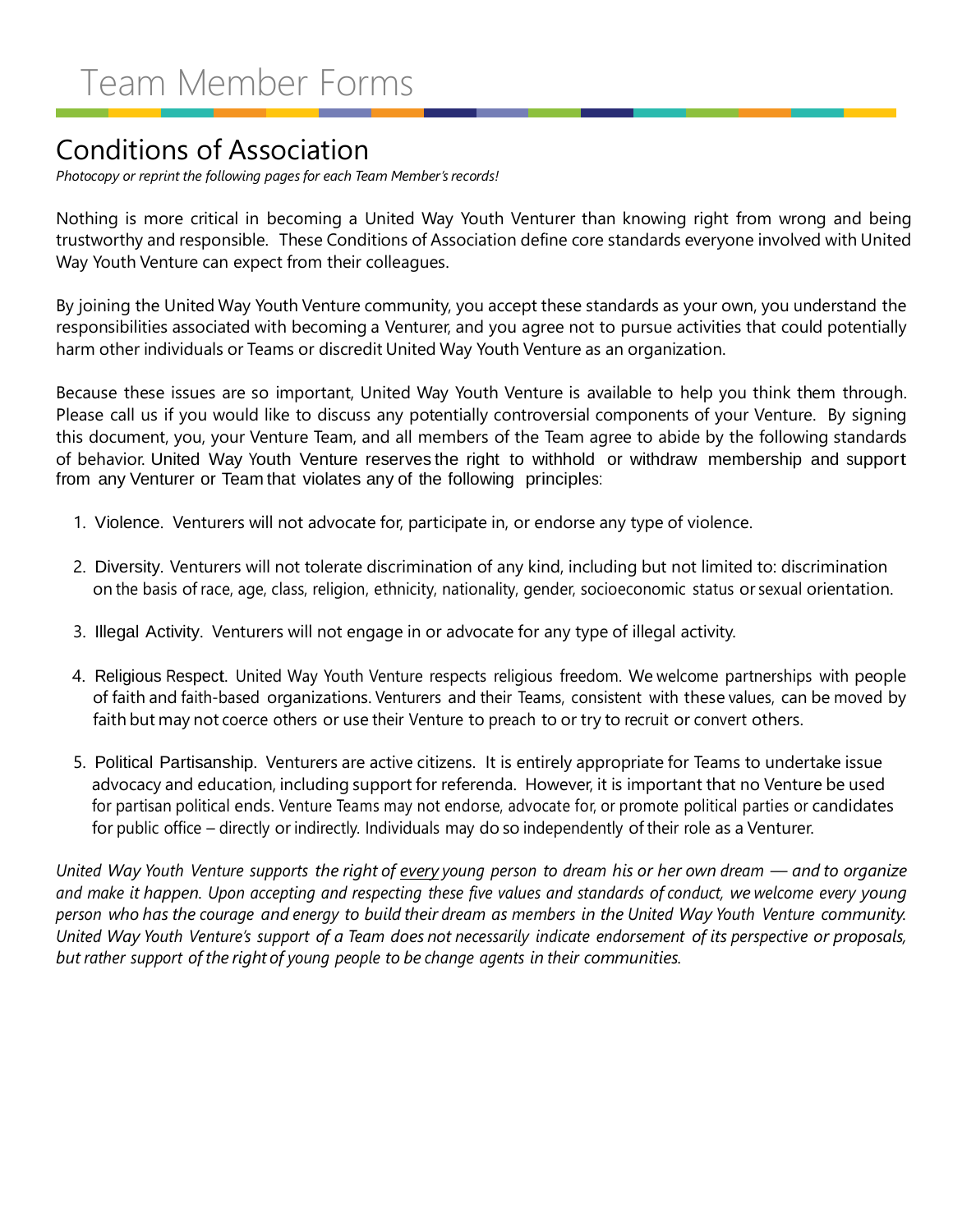## United Way Youth Venture Terms

Please review the United Way Youth Venture terms listed below and sign the Team Member Contact Form and Agreement in this Section to indicate that you have read and agreed to the following:

- 1. Your start-up seed funds provided by United Way Youth Venture must be used within 24 months from your panel date and only for the purposes outlined in your Youth Venture Action Plan. At that time all remaining seed funds will be transferred to the schools UWYV revolving account. **Your Venture Team must keep all receipts of all expenditures and provide copies of them in your reports to United Way Youth Venture.** At the end of the first 3 months and at the end of the first 12 months (annually), you and your Team will provide a report directly to United Way Youth Venture. United Way Youth Venture will send you and your Venture Team a report outline that will ask for:
	- a. An overview of the Venture which describes the activities completed to date;
	- b. Your evaluation of goals achieved, youth participation, and future plans, and
	- c. Details of how all start-up money received has been used.
- 2. You and your Team will work with at least one Ally to develop your Venture;
- 3. You and your Team will acknowledge the full range of United Way Youth Venture's support in interviews; conferences, and recognition opportunities related to your Venture;
- 4. You and your Team agree and understand that your failure to carry out any of the terms described in this agreement may result in termination of support for your Venture;
- 5. You and your Team take full responsibility for all actions related to your Venture and understand that United Way Youth Venture is not responsible for your Venture or any of its activities, and
- 6. Your organization will provide contact information for all Team members, both current and future.

### United Way Youth Venture Legal Agreement

PLEASE READ THE FOLLOWING CAREFULLY. IF YOU DO NOT UNDERSTAND IT, HAVE SOMEONE READ IT AND EXPLAIN IT TO YOU. YOU ACKNOWLEDGE AND AGREE TO THE FOLLOWING:

- 1. United Way Youth Venture (UWYV) provides assistance, resources, and grants for start-up expenses to participants in Ventures.
- 2. UWYV is not, for legal or other purposes, a partner, joint Venturer, principal, agent, manager, director, shareholder, or member of any Venture or any participant in any Venture. Neither UWYV, nor any officer, director, or employee of UWYV, has any right, power, or authority to make decisions for or to bind legally any venture or participant, or to control any of the activities, business, or affairs of any Venture or participant in any Venture. Participants in Ventures are solely and exclusively responsible for management and control of the Venture, for the activities and business of the Venture, and for all of their conduct, acts, or omissions.
- 3. Participants in ventures are solely responsible for consulting with qualified professionals and investigating,understanding, and complying with any and all federal, state, and local laws, codes, regulations, and ordinances which may apply to their Ventures and the activities and/or business in which such Ventures may engage.
- 4. There may be tax consequences associated with the funds a Venture or participants in a Venture receive fromUWYV, and with any income received by a Venture, which may include, among others, an obligation to report as income and to pay taxes on such funds/income to federal, state, and or local authorities. It is up to the Venture's participants to determine the tax consequences of such funds/income, and to comply with all applicable laws in all respects.
- 5. UWYV cannot provide legal or tax advice. Please confer with qualified professionals to help you determine and comply with your legal and tax obligations.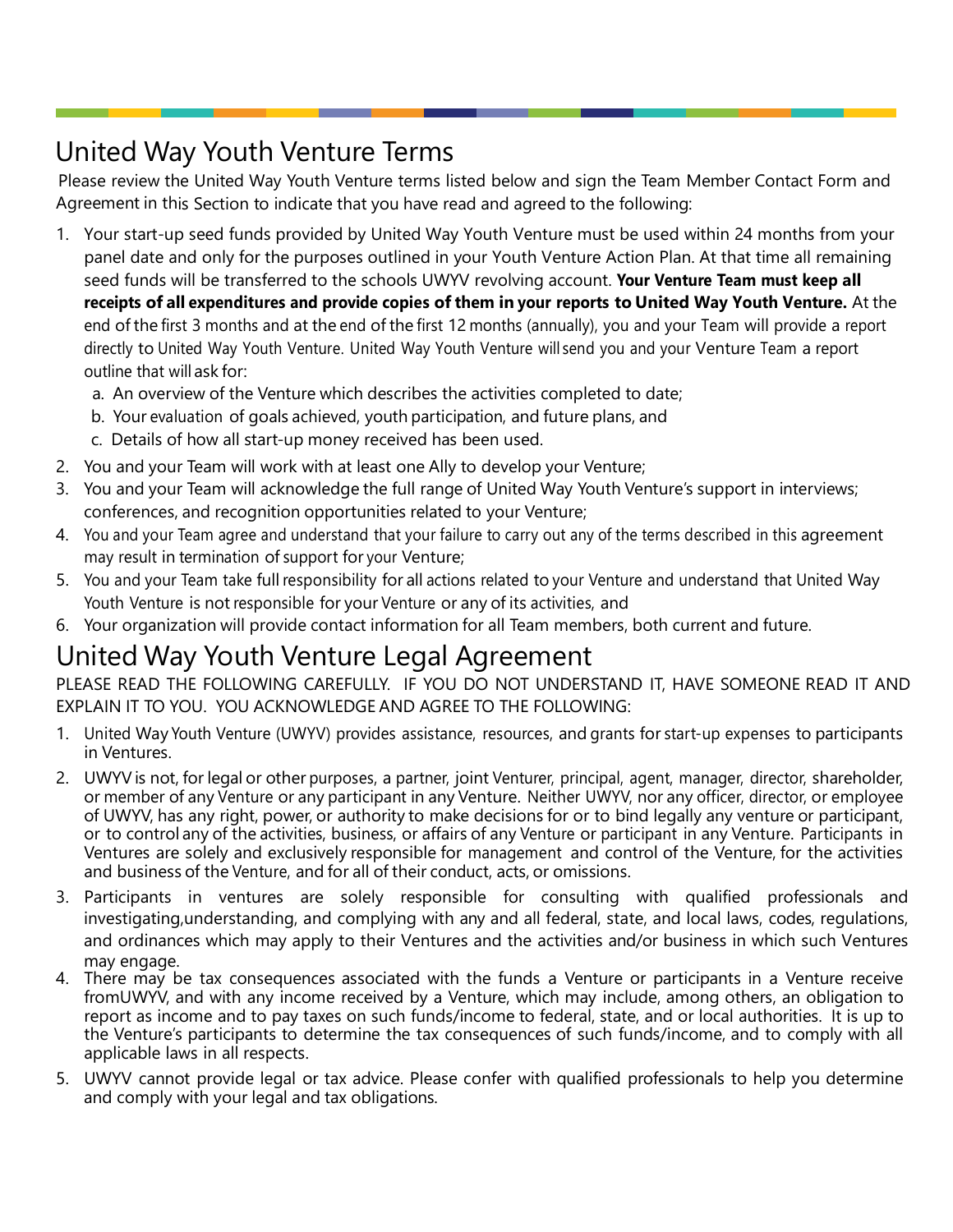# Team Member Forms

*Each Venture Team member must sign the Team Member Contact Form and Agreement to indicate that (s)he has read and agreed to the terms and legal agreement described on the preceding pages. Venture Team members under the age of 18 must also have a parent or legal guardian sign this form. All Team members must sign this agreement.*

#### Team Member Contact Form and Agreement

| Name (Please Print):                   |                   |  |  |
|----------------------------------------|-------------------|--|--|
| Gender (circle one):<br>Male<br>Female | Date of Birth:    |  |  |
| <b>Street Address:</b>                 | City, State, Zip: |  |  |
| Home Phone:                            | Cell Phone:       |  |  |
| Email Address:                         |                   |  |  |

| Venture Team Name: | Role In Venture:                    |
|--------------------|-------------------------------------|
| Name of School:    | <b>Expected Year of Graduation:</b> |

By signing below, I acknowledge that I have reviewed and considered the preceding Conditions of Association in its three-page entirety, and that I accept the standards of behavior prescribed and the terms of agreement governing participation as a Youth Venturer. Youth Venture does not sell, share, or rent personally identifiable information and is absolutely committed to preserving your privacy.

| Venturer's Signature        | Date |
|-----------------------------|------|
|                             |      |
| Parent/Guardian's Signature | Date |

Parent/Guardian's Name (please print:)

*(if you are under 18)*